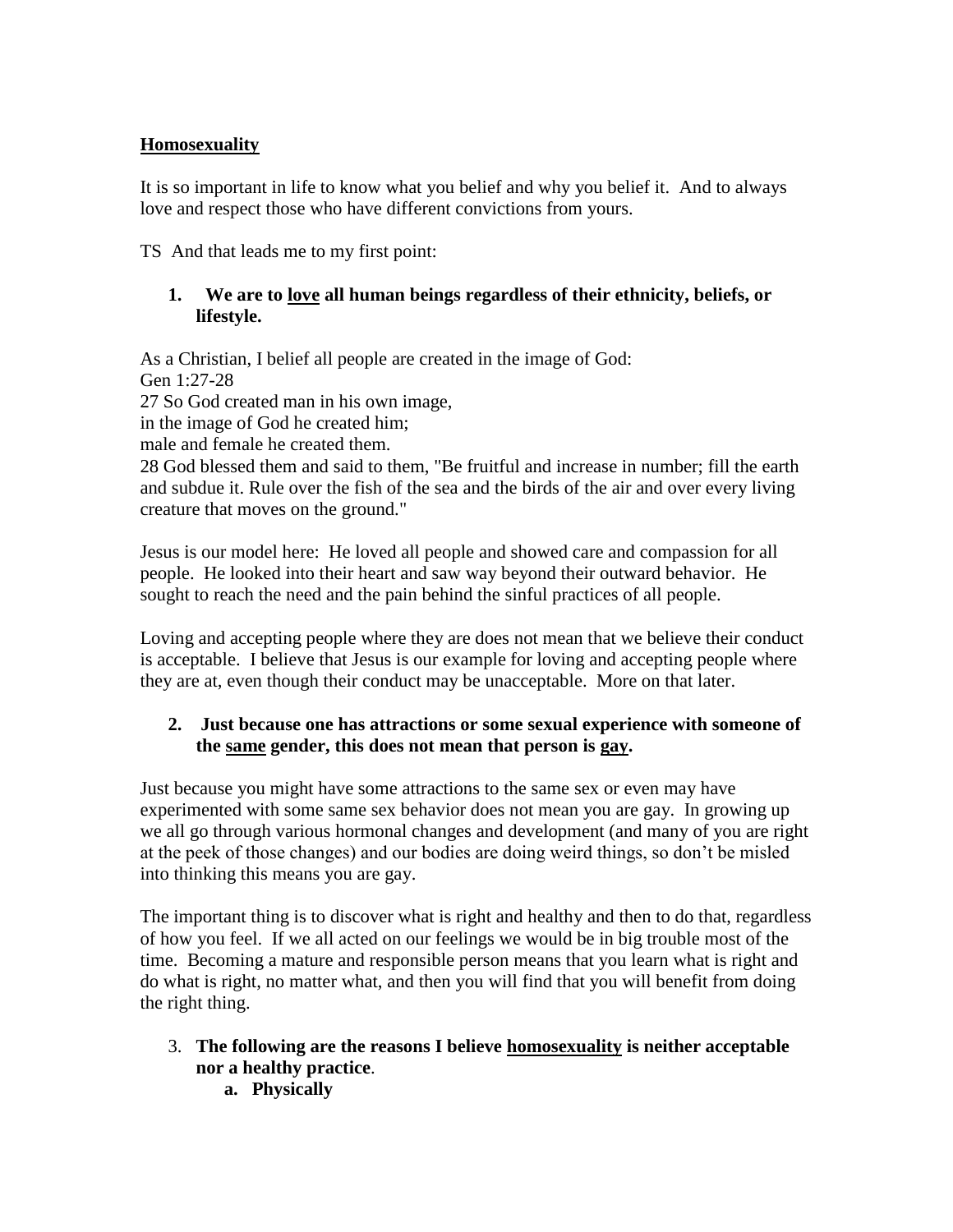Our bodies are not made for this type of sexual activity and that should show us something. I see this as a "natural law" issue. God designed male and female bodies to function in a certain way, and he did not make a mistake in this design. God did not make a mistake when He made us.

It is dangerous to rupture the anal cavity. There are a lot of medial and disease issues here (quote from my brother's letter on this)

Quote p. 14 of Straight Answers about the immune system due to anal intercourse

**TS** Closely related but taking it a little deeper is my  $2<sup>nd</sup>$  reason: **b. Medically Quote** by Dr. Bill Floyd

Homosexuals are at a much higher risks of getting STDs and especially AIDS. No, AIDS is not a gay disease per se but a homosexual is at a much greater risk of getting AIDS and this is just a fact.

Homosexuals admit that they go by a different moral code and thus multiple partners are much more common and this puts anyone who engages in sex with a homosexual at a much greater risk of getting an STD. Please know that when you have sex with someone you in essence have sex with everyone that person has had sex with and that person has had sex with and on and on.

**Quote** from USA Today regarding multiple partners **Quote** p. 11 about syphilis and Andrew Sullivan's statement about the different moral standards of homosexuals,

**Quote** p. 12 about homosexuals being a higher risk of AIDS

And don't be deceived: no condom is 100% effective. The only thing that is 100% guaranteed: if you remain a virgin and marry a virgin (of the opposite gender) and you both have sex with just each other (no matter how often you have sex), you will not get an STD in any kind of a way that is obtained through sexual contact. Of course there are other non sexual ways to get some STDs but you will not get it sexually if you only have sex with your spouse and you both have only been with each other. Doesn't that speak volumes!

**Quote** from "Does homosexual activity shorten life?"

Let me share with you one more fact that should say a lot to you: **Quo** Red Cross and who can give blood – this alone should tell you that medically it is not a good thing to engage in homosexual relations

# **c. Sociologically/Historically**

There is no known culture in the world that as a culture has condoned homosexuality. The only exception to this might be the ancient Roman Empire, which actually crumbled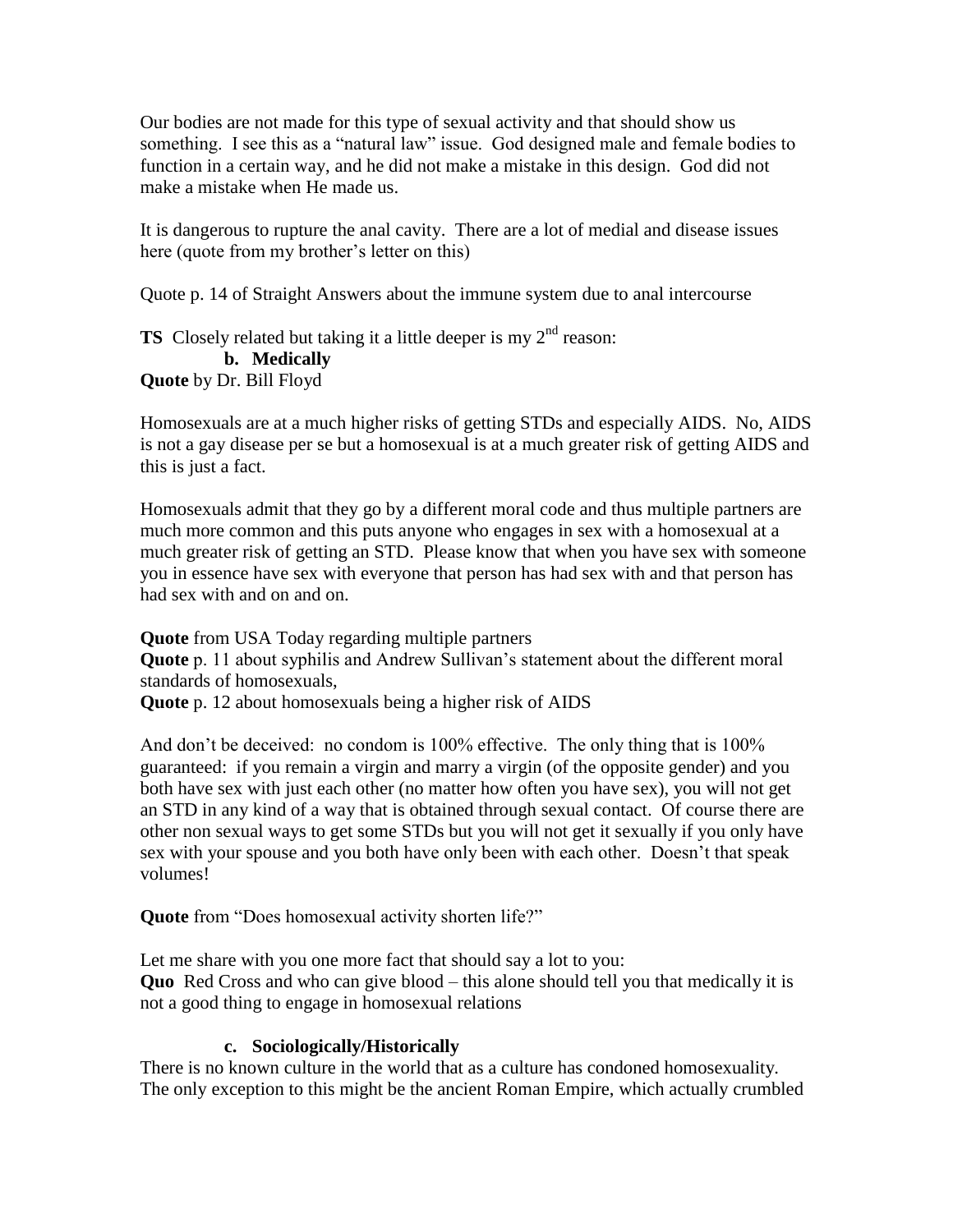due to a number of immoral behaviors that they accepted. The Roman civilization fell not from the outside but rather from the inside. **Quote** from my brother's letter

#### d. **Emotionally**

**Quote** from study done and reported in the San Francisco Bureau

Here is where we need to have great compassion. I will mention this a little more later but most homosexuals come from very painful backgrounds where they have not receive proper love from the parent or another adult of the same gender. Therefore, there was created in early life a certain void in which they are seeking to fill by becoming emotionally and physically intimate with someone now of the same gender.

We need to have compassion for the pain that exists in the hearts of many homosexuals.

**TS** The 5<sup>th</sup> reason I do not believe homosexuality is right is:

#### e. **Societally**

Here is where I will introduce a topic that I know is very hot in the press today (today's paper?) and that is homosexual marriages. Homosexual marriages should not be approved because homosexual couples do not give children a balanced view of a mom and dad in the home and this is one of the reasons why the discussion and decision about gay marriage is so important.

If we approve of gay marriages then we will have to approve of those couples being able to adopt children and this is not a good environment for their children to be raised in. Furthermore, gay marriage undermines what a family is and thus opens the door for the possibility of all other kinds of "marriages" and "families" to be accepted, such as the possibility of men and boys marrying (as NAMBLA wants), incestuous marriages (what if I am in love with my daughter? Shouldn't we have the "right" to marry? If not, why not? It opens the door for multiple spouses: if "love" and "commitment" is what determines whether we allow someone to marry, then why not allow the marriage of a husband with 2 wives (if they all agreed to it). Where do we draw the line?

#### **TS** Finally,

#### f. **Morally**

Now here is where I will put my pastor hat on and say that as a Christian I believe the bible is the Word of God and does provide an objective standard of right and wrong. I realize some of you may not regard the bible as God's Word, but what is powerful about having the bible is that the bible gives us clear guidance on who God is and how He wants to live. It is the best source for help I have ever found.

And the bible is very clear that any act of sex outside of heterosexual marriage is wrong. Having an attraction toward the same sex is not necessarily sin, but acting on that desire is sin. Here are some of the verses that specifically address homosexuality: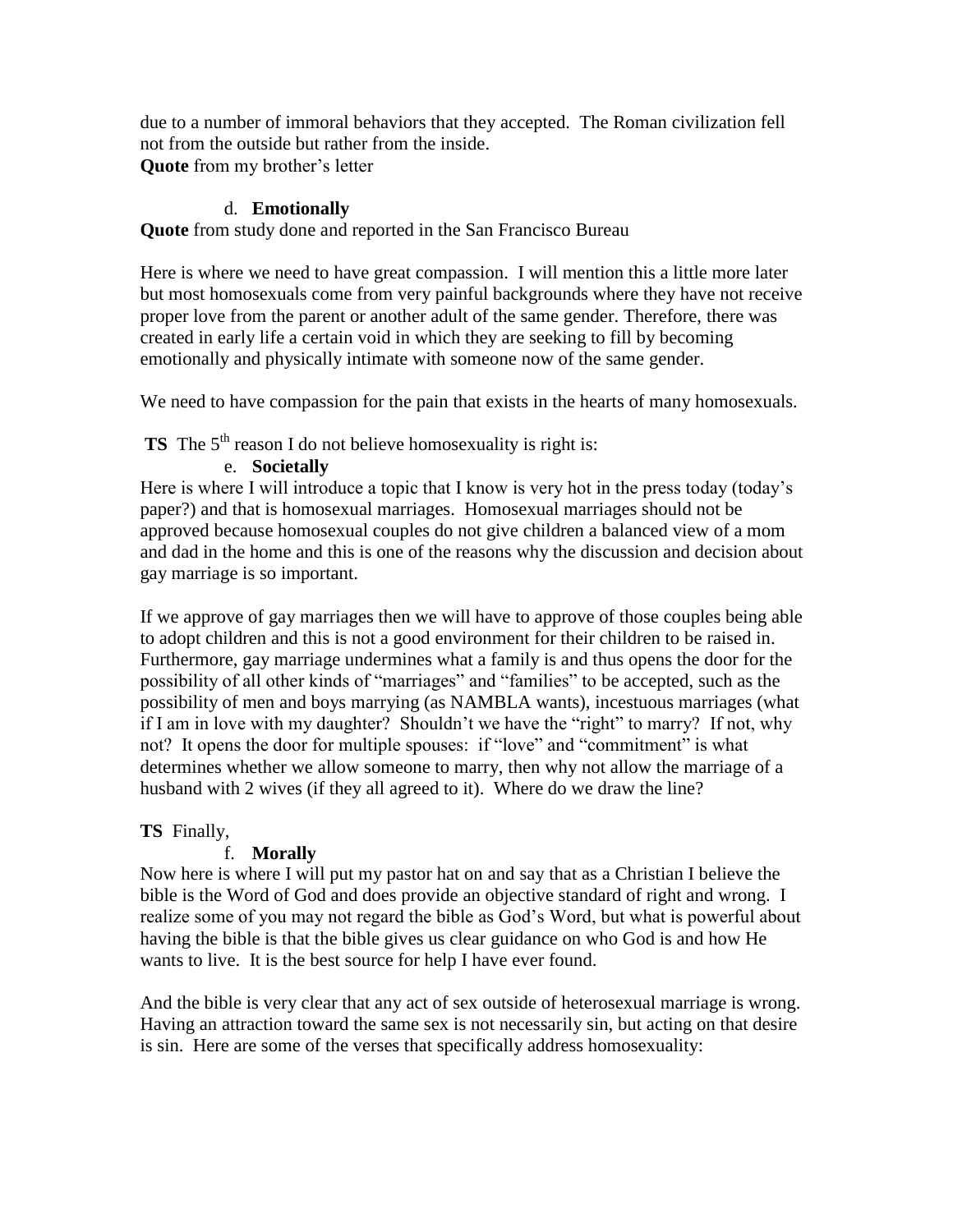#### **Lev 18:22**

"'Do not lie with a man as one lies with a woman; that is detestable." (NIV)

#### **Lev 20:13**

"'If a man lies with a man as one lies with a woman, both of them have done what is detestable." (NIV)

#### **Rom 1:26-27**

"Because of this, God gave them over to shameful lusts. Even their women exchanged natural relations for unnatural ones. In the same way the men also abandoned natural relations with women and were inflamed with lust for one another. Men committed indecent acts with other men, and received in themselves the due penalty for their perversion." (NIV)

## **1 Cor 6:9-11**

"Do you not know that the wicked will not inherit the kingdom of God? Do not be deceived: Neither the sexually immoral nor idolaters nor adulterers nor male prostitutes nor homosexual offenders nor thieves nor the greedy nor drunkards nor slanderers nor swindlers will inherit the kingdom of God. And that is what some of you were. But you were washed, you were sanctified, you were justified in the name of the Lord Jesus Christ and by the Spirit of our God." (NIV)

#### **1 Tim 1:7-11**

"But we know that the Law is good, if one uses it lawfully, realizing the fact that law is not made for a righteous man, but for those who are lawless and rebellious, for the ungodly and sinners, for the unholy and profane, for those who kill their fathers or mothers, for murderers and immoral men and homosexuals and kidnappers and liars and perjurers, and whatever else is contrary to sound teaching, according to the glorious gospel of the blessed God, with which I have been entrusted." (NASB)

#### **Romans 2:14-15**

When outsiders who have never heard of God's law follow it more or less by instinct, they confirm its truth by their obedience. They show that God's law is not something alien, imposed on us from without, but woven into the very fabric of our creation. There is something deep within them that echoes God's yes and no, right and wrong. (Message)

Not only do these verses clearly tell us that the practice of homosexuality is sin, but also **church history** would support how the Christian church throughout history has called this a sin. It has just been recently that churches are now choosing to either ignore these verses or try to explain them away but in doing so we are going against the clear teaching of the bible and thousands of years of bible scholars saying that the practice of homosexuality is sin.

It is important to note that when God gives prohibitions ("thou shalt not commit adultery; thou shalt not steal, etc.) it is to **protect** and **provide** for us: to protect us from the pain and harm of the sin and to provide for us something far better than what the sin provides.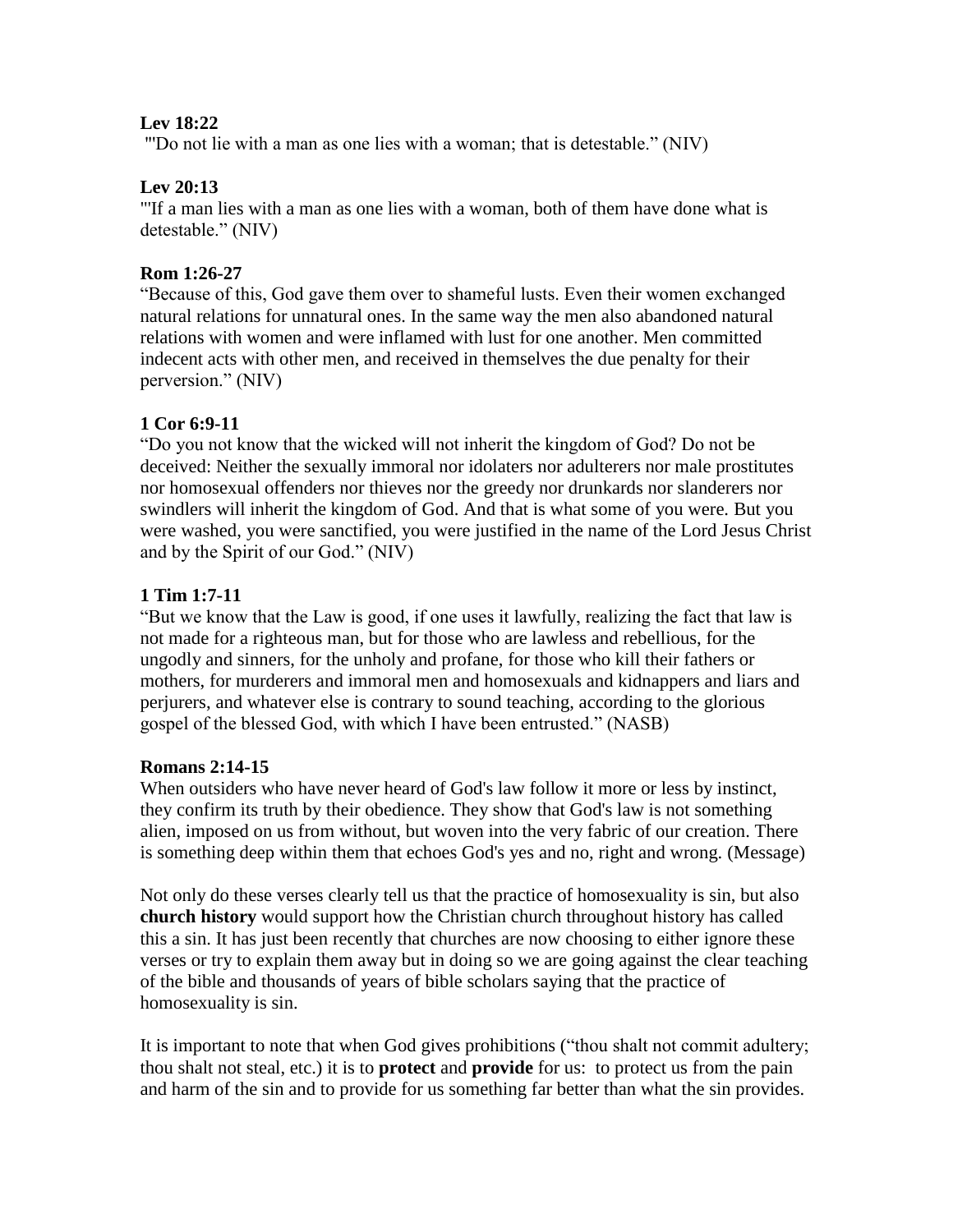Never forget this. God is not some divine kill joy but does give prohibitions to certain things to protect and provide for us.

# I want to add this: Because of what Jesus did on the cross, there is no sin that cannot be forgiven and healed….

## **Ex. Holly?**

My ultimate model and example in life is Jesus Christ, who I believe is the Son of God. And Jesus did something very neat which I think is very relevant with a topic like this: He balanced **grace and truth**. **Grace** means we love all people no matter what, we respect all human beings regardless of color or religion or lifestyle because all people are created in the image of God. At the same time, **truth** says there are moral absolutes and right and wrong. Without truth and right and wrong our society would be anarchy. More on this later but by way of introduction, my goal is to have that balance of grace and truth like I see in Jesus. For example, when He was confronted by the leaders of His day concerning a woman who was caught in the very act of adultery, he said, "He who is without sin ... neither do I condemn you, go and sin (called her behavior sin) no more." He loved and accepted her right where she was, saw her pain, forgave her, but also spoke the truth about her behavior.

## **4. We need an objective standard for what is right and wrong or else all is up for grabs.**

What is happening in our culture is that we are trying so hard to be diverse and value neutral and not impose our beliefs on others that we are slowing evolving into a culture in which we have no basis for right and wrong and if we aren't careful all things will be up for grabs and we will have no basis for morals.

For example, why is it wrong to steal? If I am poor and you are rich, why is it wrong for me to take from you to meet my needs? If I "feel like" hitting you, then should I not be able to do this?

I think you can see from this that we do need a standard of right and wrong and some moral restraints, and for me that comes from the bible…

Ultimately there is no such thing as moral neutrality. The issue is: what will we base our morals on?

# **5. There is hope and healing for those who want help.**

Holly share

On your handout are some excellent and balanced resources that help those who are truly interested in finding freedom and peace.

## **Resources:**

- 1. Focus on the Family: 1-800-A-FAMILY or family.org
- 2. Exodus North America; 888-264-0877; [www.exodusnorthamerica.org](http://www.exodusnorthamerica.org/)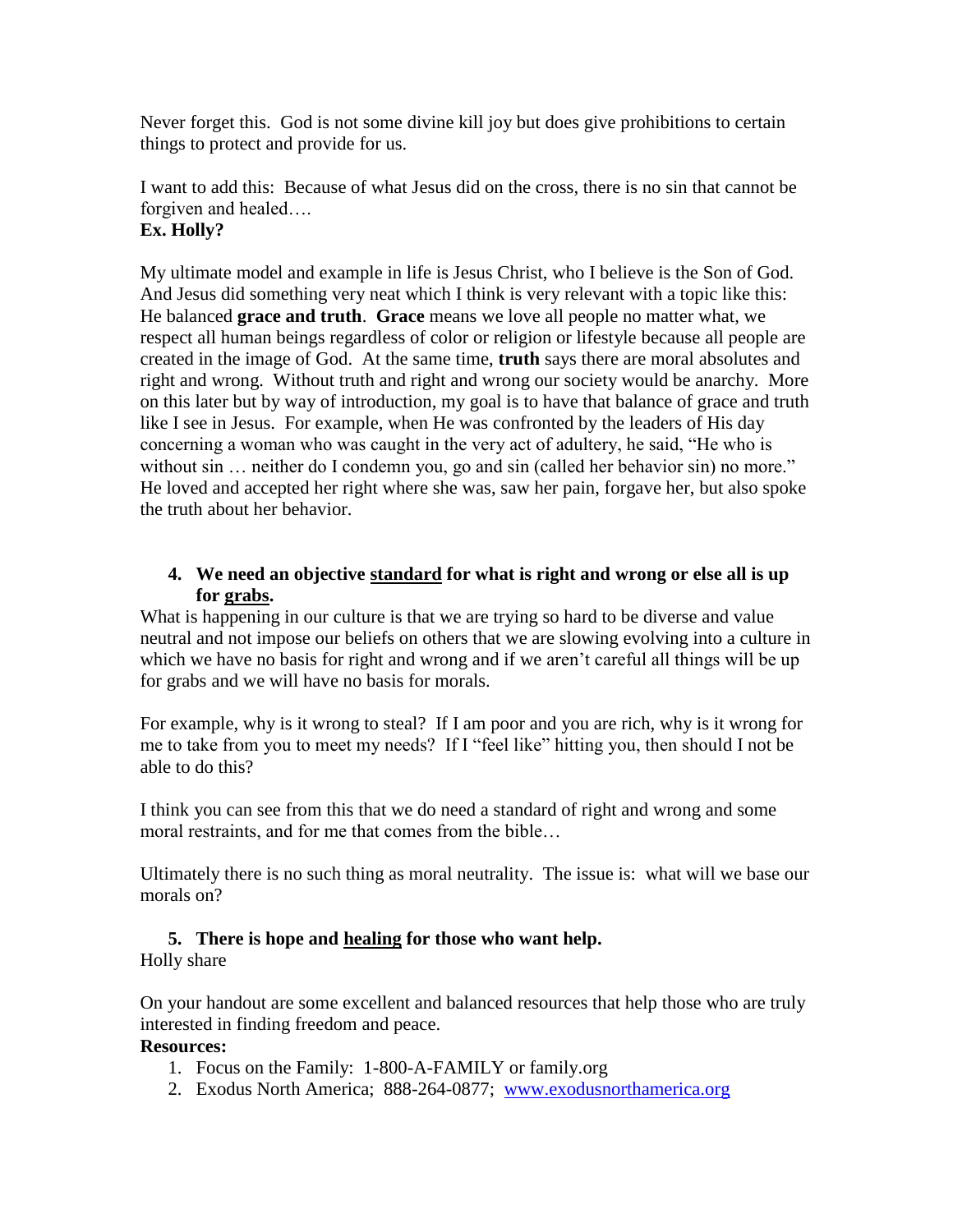- 3. Parents and Friends of Ex-gays: [www.p-fox.org](http://www.p-fox.org/)
- 4. National Association for Research and Therapy of Homosexuality; [www.narth.com](http://www.narth.com/)
- 5. Regeneration Books; 410-661-4337
- 6. Any books by Joe Dallas: Desires in Conflict and A Strong Delusion
- 7. Love Won Out by John and Anne Paulk
- 8. You Don't Have to be Gay by Jeff Konrad
- 9. Coming out of Homosexuality by Bob Davies and Lori Rentzel
- 10. Homosexuality The use of scientific research in the church's moral debate by Stanton Jones

One of the most powerful things about Christianity is that Jesus offers forgiveness and healing to those who want it. Jesus died on the cross for our sins and because of this and His resurrection He is able to forgive and heal. Holly is an example of this.

**6. It is very important to discover the underlying reasons why a person is sexually attracted to the same gender.**

Rather than people being born gay (we will get to that in a minute) there are many contributing factors such as:

- the absence of a same sex parent who gave love and proper affection. This does not cause homosexuality but certainly can contribute to that individual feeling a real void of proper love and then seeking to fill that void with improper relationships with those of the same gender.
- The overly dominate opposite sex parent which cause one to fear or resent that gender

For many men, they had a bad or neutral relationship with their father (and/or had a dominant mother) in which they never properly bonded with a male in early childhood. Therefore, they have this void that they try to fill sexually with someone of the same gender later in life. For women it often stems from a void in her relationship with mom and not being affirmed in her femininity.

For men the sexual component is pretty strong whereas with women the relational/emotional component is more dominant.

- Some form of exposure to pornography or other sexual material that gave one the impression that homosexuality is normal
- Some type of sexual abuse in one's early childhood

Another common scenario is where a young boy has been violated or abused by someone as a child and this can later lead to homosexual activity. He grows up thinking that it is normal that men have sex with men or men have sex with boys.

As for lesbians: **Study** done in 2001 by Anne Paulk (board member of Exodus, speaker and former lesbian) of 265 women (p. 13 of "Roots and Causes"): 69.1% experienced emotional abuse; 55.7% received emotional trauma; 66.4% were victims of sexual abuse. Of those who were sexually abused, almost 80% were molested by males.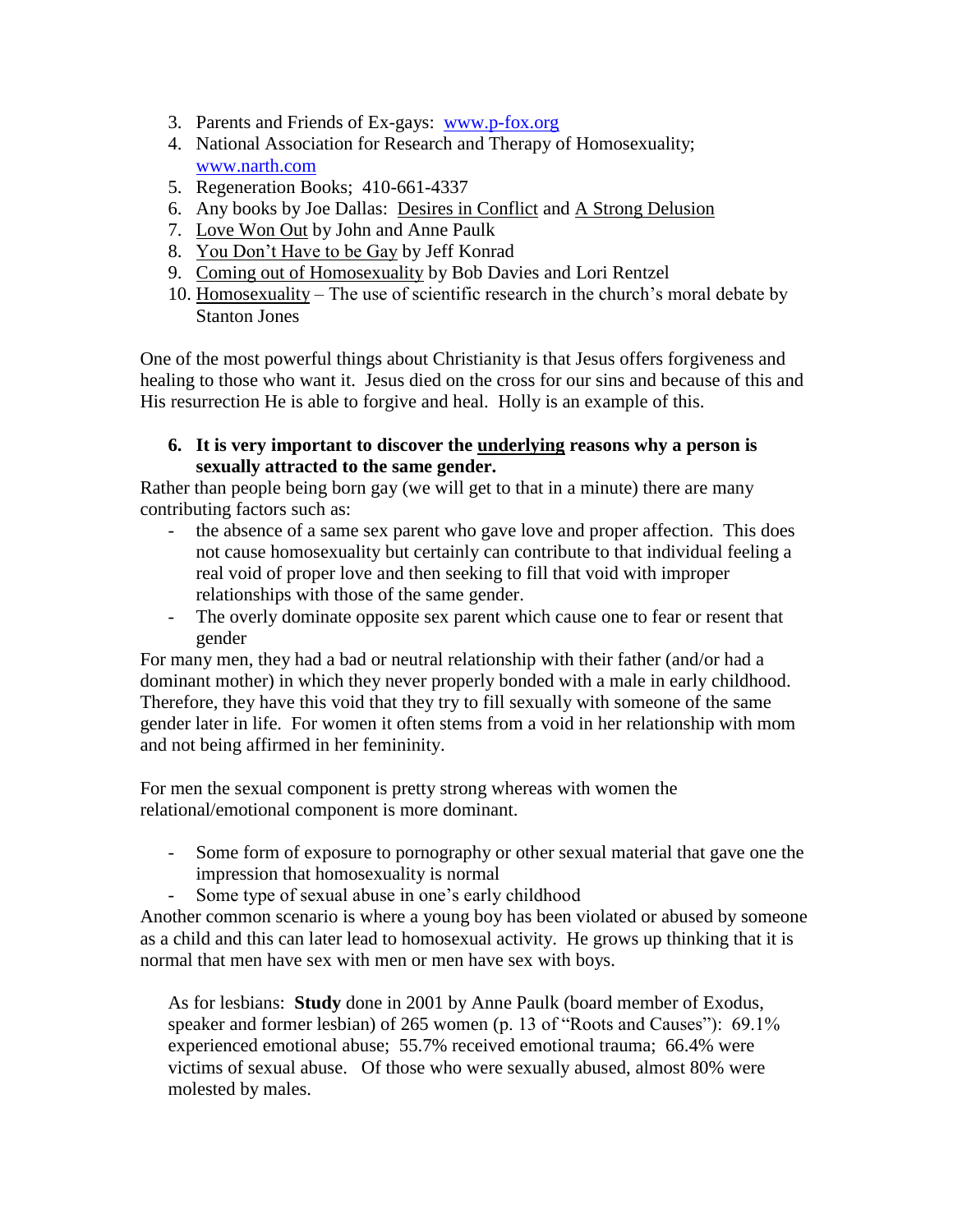Another study done by Dr. Elizabeth Moberly (Cambridge) found 85-90% of lesbians have been victims of sexual abuse.

**Quote** by Anne Paulk on p. 03 of "Roots and Causes" about the difference in homosexual men and lesbians

#### **7. There is no solid proof that anyone is born a homosexual.**

I have the documentation and critique of many of the studies that some claim prove a gay gene, but the studies have numerous flaws. I also have quite a bit of research that shows that there is probably not a gay gene. You will have to study this for yourself if you want and some of the resources I have listed can help you (**narth.com**).

Therefore, the studies are very inconclusive, but **for me this issue is not that important because the bible teaches that we are all born sinful.** We are born with a natural tendency to do our own thing and not follow God. This is why we need God to give us a new heart, which He will do if we turn from our sin and receive Jesus.

I can say that since I am attracted to women other than my wife that adultery is OK. No way. Even though I may be attracted to another woman, I choose to not act on that desire and obey God by being faithful to my wife.

Other items:

Yes everyone should be treated with love and kindness and respect regardless of one's behavior/sexual orientation, but that does not mean we need to develop some special classification based on this. No one should treat another cruelly, but that does not mean we need special laws where homosexuals are singled out for protection. They are already protected by the current laws. Homosexuals do not need any special "rights" and this issue should not be treated the same as those of ethnicity and gender.

Big Questions:

1. Is it true that 10% of our population is gay?

No; it is more like 2-3%

2. What about those who feel they are born this way?

Usually it is due to a bad experience in early childhood, but regardless, one can choose whether or not to act upon any feeling, so for me it is really a non issue.

3. What about those who say the Bible passages were just true for that culture back then?